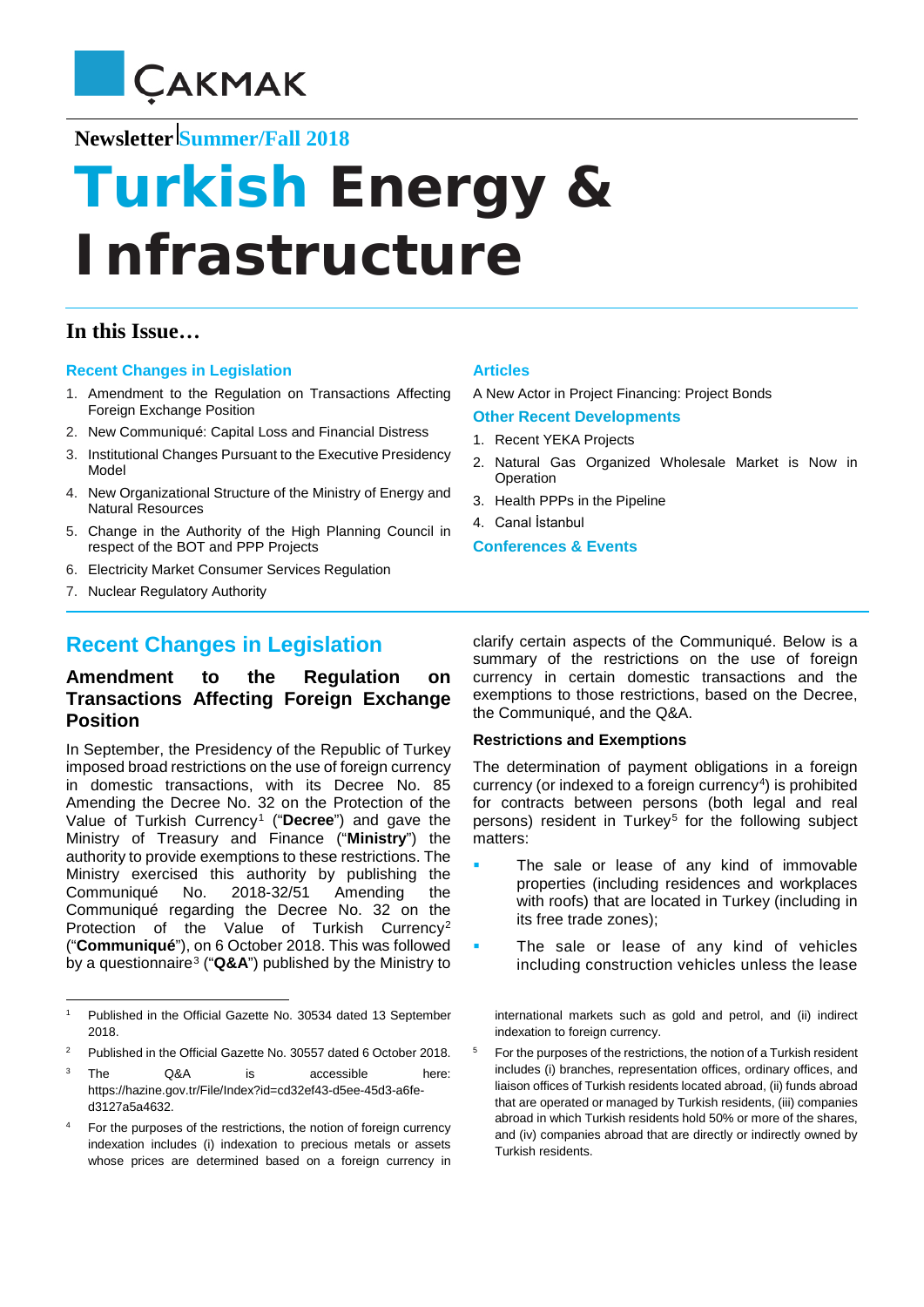contracts concerning vehicles (including construction vehicles) were concluded before 13 September 2018;

- Financial lease except for financial lease contracts (i) concluded within the scope of Articles 17 and 17/A of the Decree No. 32 on the Protection of the Value of Turkish Currency[6,](#page-1-0) and (ii) related to the sea vessels as defined under the Law Amending Turkish International Ship Registry Law and Statutory Decree No. 491[7;](#page-1-1)
- Services (including consultancy, agency, and transportation services) except for service contracts (i) under which the service will be performed abroad, (ii) concluded with persons that do not have Turkish nationality even if they are resident in Turkey, (iii) relating to electronic communication starting or ending abroad, (iv) relating to exportation, transit trade, sales and deliveries deemed as exportation, and services and activities generating foreign currency income[8](#page-1-2), and (v) relating to hardware and software, including license contracts (sale contracts concerning software produced both in Turkey or abroad are exempted);
- Labor except for labor contracts under which the labor will be performed abroad; and
- Construction except for construction contracts concerning the construction, repair, or maintenance of sea vessels as defined under the Law Amending Turkish International Ship Registry Law and Statutory Decree No. 491.

The Communiqué provides the following exemptions to the restrictions on the usage of foreign currency in the contracts discussed above depending on the parties to the contract:

 Contracts, other than for the sale or lease of immovable properties and labor contracts to which public institutions are party, (i) concluded by public institutions and organizations and the Turkish Armed Forces Support Foundation's companies<sup>9</sup>, and (ii) subcontracts concluded within the scope of the performance of tenders, contracts and international agreements to the extent that the

<span id="page-1-3"></span><sup>9</sup> For the purposes of the Communiqué, it refers to companies such as ASELSAN, HAVELSAN, ROKETSAN, TUSAŞ, İŞBİR and payment obligations under these tenders, contracts and international agreements are determined in a foreign currency or as foreign currency indexed payments, are within the scope of the exemptions. Contracts to which banks are a party in connection with the transactions undertaken under the Law on Public Financing and Debt Management<sup>[10](#page-1-4)</sup> also benefit from the exemptions.

- Companies engaged in air transportation including (i) commercial airway enterprises, (ii) companies providing technical maintenance services with respect to aircrafts, and (iii) establishments providing ground services in airports, enterprises established by the establishments providing ground services in airports, and companies in which the establishments providing ground services in airports hold 50% or more of the shares, except for the sale or lease of immovable properties and labor contracts, benefit from the exemptions.
- Service and labor contracts entered into by companies located in free trade zones, foreign capital companies,<sup>[11](#page-1-5)</sup> and Turkish residents that do not have Turkish nationality also benefit from the exemptions.

#### **Contract types that are not subject to the Decree**

Contracts concerning the sale or lease of movable properties (except for vehicles) are not subject to restrictions.

The issuance of capital market instruments subject to the Capital Markets Law[12](#page-1-3) (including foreign capital market instruments, depositary receipts, and foreign investment fund shares) and the obligations related to their issuance, sale, and purchase and relevant transactions are not subject to restrictions.

Insurance contracts are categorically not subject to restrictions. However, where one of the payment obligations arising from the contracts that are within the scope of the restriction is the insurance contract, the payment obligation in the insurance contract shall not be denominated in or indexed to a foreign currency.

ASPİLSAN in which the Turkish Armed Forces Foundation holds more than 50% of the companies' shares to strengthen the Turkish Armed Forces.

- <sup>10</sup> Published in the Official Gazette No. 24721 dated 9 April 2002.
- <sup>11</sup> For the purposes of the Communiqué, foreign capital companies include (i) foreign residents' branches, representation offices, ordinary offices, and liaison offices located in Turkey and (ii) Turkish companies in which foreign residents directly or indirectly hold 50% or more of the shares.
- <sup>12</sup> Published in the Official Gazette No. 28513 dated 30 December 2012.

<span id="page-1-0"></span> $\epsilon$ <sup>6</sup> Published in the Official Gazette No. 20249 dated 11 August 1989.

<span id="page-1-1"></span><sup>7</sup> Published in the Official Gazette No. 23913 dated 21 December 1999

<span id="page-1-5"></span><span id="page-1-4"></span><span id="page-1-2"></span>For the purposes of the exemptions, this type of service contract includes contracts under Article 6(3) of the Communiqué on Exemption from Tariffs, Duties and Fees of Exportation, Transit Trade, Sales and Deliveries Deemed as Exportation, and Services and Activities Generating Foreign Currency Income (Export: 2017/4).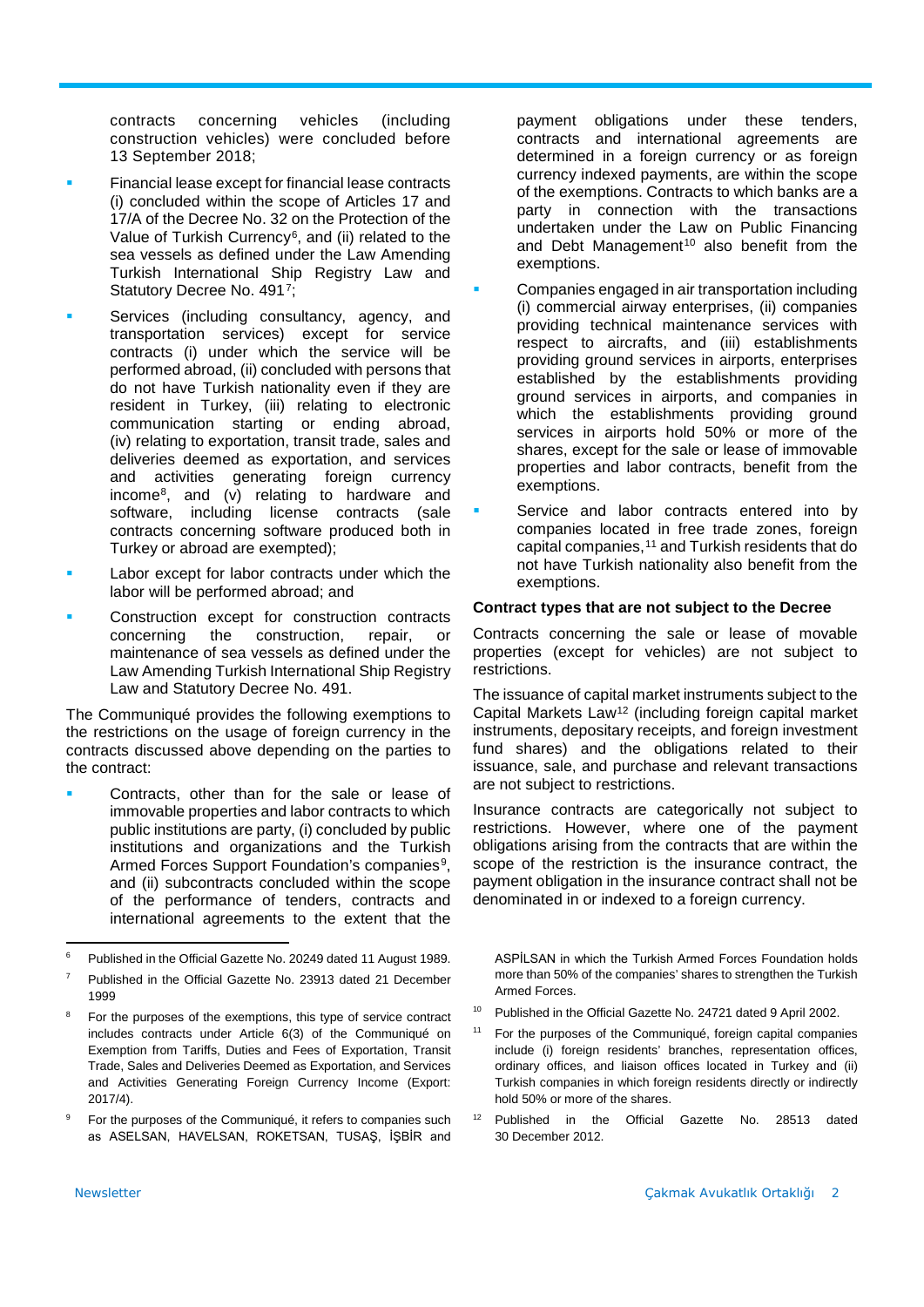## **What should be done for the contracts that do not benefit from the exemptions?**

- 1) The parties were obligated to convert the contract's relevant amounts to Turkish Lira by 13 October 2018 (the Communiqué did not extend the original deadline set by the Decree).
- 2) If the parties cannot agree on the foreign currency exchange rate to be used for the conversion, then the relevant amounts shall be converted to Turkish Lira based on the indicative effective selling rate determined by the Central Bank of the Turkish Republic on 2 January 2018 and the amount obtained this way shall be increased based on the monthly fluctuation of the Consumer Price Index  $(CPI)^{13}$  $(CPI)^{13}$  $(CPI)^{13}$  until the date of conversion.
- 3) Concerning contracts for the lease of residences and workplaces with roofs, the lease amount shall be determined in Turkish Lira in accordance with the methods stated in items 1 and 2 above for a period of two years. However, if the parties cannot reach an agreement during this process, the lease amount can be increased based on the monthly fluctuation of the CPI for one year following the year when the conversion to Turkish Lira is made. For the following year, the lease amount can again be increased based on the monthly fluctuation of the CPI for one additional year.
- 4) Where the exemption is provided for only one of the parties of the contract (such as service contracts entered into by companies located in free trade zones) and this party prefers not to benefit from the exemption, the contract amount shall be converted. However, if the exemption is based on a specific contract type (such as a service contract related to transit trade), the conversion of the contract amount to Turkish Lira requires the consent of both parties.

## **Sanctions**

In the event of violation of the Decree and the Communiqué, administrative fines between approximately TL 6,300 – 55,000 shall be applied under Article 3 of Law No. 1567 Regarding the Protection of the Value of Turkish Currency.[14](#page-2-1)

# **New Communiqué: Capital Loss and Financial Distress**

The Communiqué on the Procedures and Principles Concerning the Implementation of Article 376 of the Turkish Commercial Code No. 6102 ("**Communiqué**")

was published in the Official Gazette No. 30536 dated 15 September 2018 and became effective on the same date. The Communiqué applies to joint stock companies (*anonim şirketler*), limited liability companies (*limited şirketler*), and partnerships limited by shares (*sermayesi paylara bölünmüş komandit şirketler*) as defined under the Turkish Commercial Code No. 6102[15](#page-2-0) ("**TCC**").

## **1) Foreign exchange loss calculations**

The Communiqué provides the companies with the opportunity to not take into consideration the financial losses arising from outstanding foreign exchange obligations when calculating the financial distress or capital loss including technical bankruptcy, until 1 January 2023. This would prevent the negative impact of the fluctuation in the foreign exchange rates on the balance sheets of the companies until the stated deadline.

## **2) Loss of 1/2 of capital and statutory reserves**

Article 376 of the TCC provides that the board of directors must promptly convene the general assembly ("**GA**") and propose remedies to cover for the losses that amount to one-half of the share capital and statutory reserves of the company. The Article lists remedies in a non-exhaustive manner as follows: (i) capital increase, (ii) closing or downsizing of certain production units, (iii) sale of subsidiaries and (iv) changing the marketing system of the company.

The Communiqué added "capital replenishment" among these remedies. This addition was for clarification purposes, as capital replenishment was already being used as a remedy for the capital loss.

## **3) Loss of 2/3 of capital and the statutory reserves are lost** *(technical bankruptcy)*

Pursuant to Article 376 of the TCC, the board must promptly convene the GA to decrease the capital to 1/3 or less<sup>[16](#page-2-1)</sup> or replenish the capital, in case the company is experiencing a technical bankruptcy (i.e., the company has lost 2/3 of its share capital and statutory reserves). Normally, unless there is a unanimous consensus on the change on the agenda of the meeting, it is not possible to discuss the capital loss unless there is a related agenda item for the GA. However, the Communiqué introduces an exception to this principle in case of technical bankruptcy. Accordingly, the GA may discuss the capital loss during the first upcoming GA meeting even if the capital loss is not listed as an agenda item for such meeting.

<span id="page-2-0"></span> $\overline{a}$ The simple calculation method, not compound calculation, shall be used to determine the CPI.

<span id="page-2-1"></span><sup>14</sup> Published in the Official Gazette No. 1567 dated 20 February 1930.

<sup>15</sup> Published in the Official Gazette No. 27846 dated 14 February 2011.

<sup>16</sup> Provided that the minimum capital requirements under the TCC and any other applicable legislation are satisfied.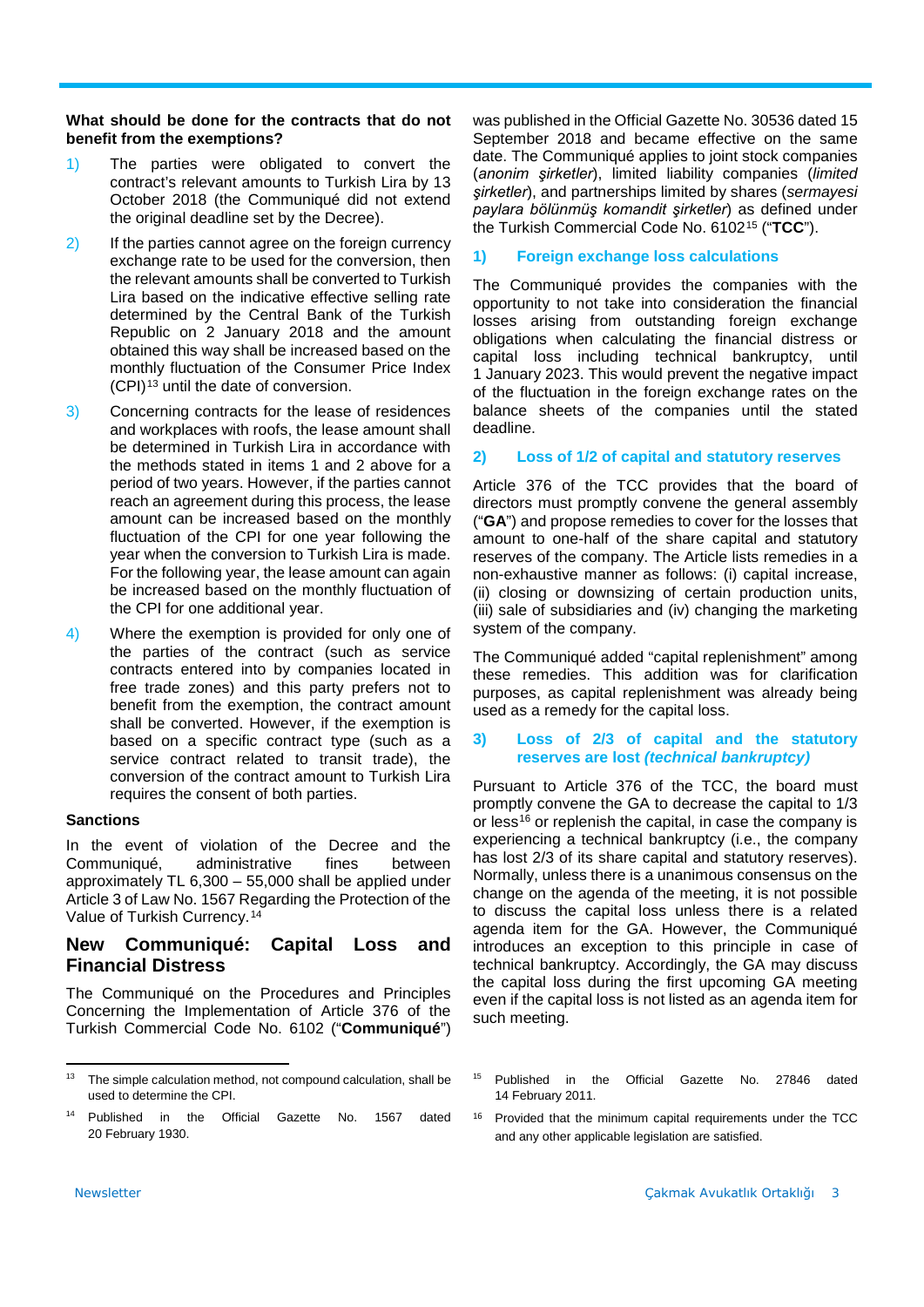In addition, the Communiqué lists "capital increase" among the remedies to cure technical bankruptcy that was not set out in Article 376 of the TCC. The capital increase was already being used as a remedy for the capital loss in practice but it was not clear whether this was legitimate because it was not clearly set forth under the TCC. We believe that it is validity may still be questionable due to its inconsistency with the TCC.

#### **4) Financial distress** *(assets do not cover the liabilities)*

Pursuant to Article 376 of the TCC, the board is required to apply to the Commercial Court of First Instance where the headquarters of the company is located and request a declaration of bankruptcy if the remedies listed below cannot be applied:

- (i) Merger with a company that has enough equity to cover for the financial distress of the company;
- (ii) Deferring of certain creditors' debts by their acceptance which should also be verified by the experts appointed by the court; and
- (iii) Decreasing, increasing or replenishment of the capital.

The final remedy listed above was introduced by the Communique and its interpretation and compatibility with the nature of the financial distress situations set forth under the TCC will be seen in the forthcoming interpretation and application by the courts.

## **5) Capital increase methods**

The Communiqué also brought some additional requirements for the capital increase which will be used as a remedy both for capital loss and financial distress:

- (i) The share capital may be decreased and increased at the same time. In this case, ¼ of the increased amount should be paid before the registration. This method was already being used in practice before the issuance of the Communiqué.
- (ii) The share capital may be increased directly, without decreasing first. In this case, ½ of the new share capital (not the increased amount) should be paid before the registration. This is a new method brought under the Communiqué and requires heavier pre-payment requirements for the capital increase compared to the provisions of the TCC.

# **Institutional Changes Pursuant to the Executive Presidency Model**

On 9 and 10 July 2018 two Statutory Decrees and a number of Executive Presidential Decrees were

published in the Official Gazette to harmonize the legislation and institutional structure of Turkey with the new form of executive presidency adopted by Turkey.

Effective as of 10 July 2018, the number of ministries was reduced from 21 to 16. The reduction is due to the merging of 10 ministries into 5 new ministries, namely:

- The Ministry of Family and Social Policies and Ministry of Employment and Social Security have merged to become the **Ministry of Employment, Social Services and Family** *(Çalışma ve Sosyal Hizmetler ve Aile Bakanlığı)*,
- The Ministry of Science, Industry and Technology and the Ministry of Development have merged to become the **Ministry of Industry and Technology** *(Sanayi ve Teknoloji Bakanlığı)*,
- The Ministry of Customs and Trade and the Ministry of Economy have merged to become the **Ministry of Trade** *(Ticaret Bakanlığı)*,
- The Ministry of Food, Agriculture and Livestock and the Ministry of Forestry and Water affairs have merged to become the **Ministry of Agriculture and Forestry** *(Tarım ve Orman Bakanlığı)*, and
- The Ministry of Foreign Affairs and the Ministry of the European Union have merged to become the **Ministry of Foreign Affairs** *(Dış İşleri Bakanlığı)*.

Two ministries' names have also changed. The Ministry of Finance has now been renamed the **Ministry of Treasury and Finance** *(Hazine ve Maliye Bakanlığı)*. The Ministry of Transport, Maritime Affairs and Communications has now been renamed the **Ministry of Transport and Infrastructure** *(Ulaştırma ve Alt Yapı Bakanlığı)*.

Presidential Decree No. 1<sup>[17](#page-3-0)</sup> has also established the office of the Administrative Affairs Chairmanship and a Chair of Administrative Affairs, who is defined as the highest-ranking civil servant. The Chair is responsible for supervising all affairs, transactions and accounts of all governmental units and is accountable to the President. Structured under this Chairmanship are:

- The Law and Legislation General Directorate,
- The Personnel and Principles General Directorate,
- The Security Affairs General Directorate, and
- The Support and Financial Services General Directorate.

By Presidential Decree No. 2018/54[18](#page-3-0) the previous General Secretary of the President, Metin Kıratlı, was appointed the Chair of Administrative Affairs.

l

<span id="page-3-0"></span><sup>&</sup>lt;sup>17</sup> Published in the Official Gazette No. 30474 dated 10 July 2018.

Published in the Official Gazette No. 30498 dated 3 August 2018.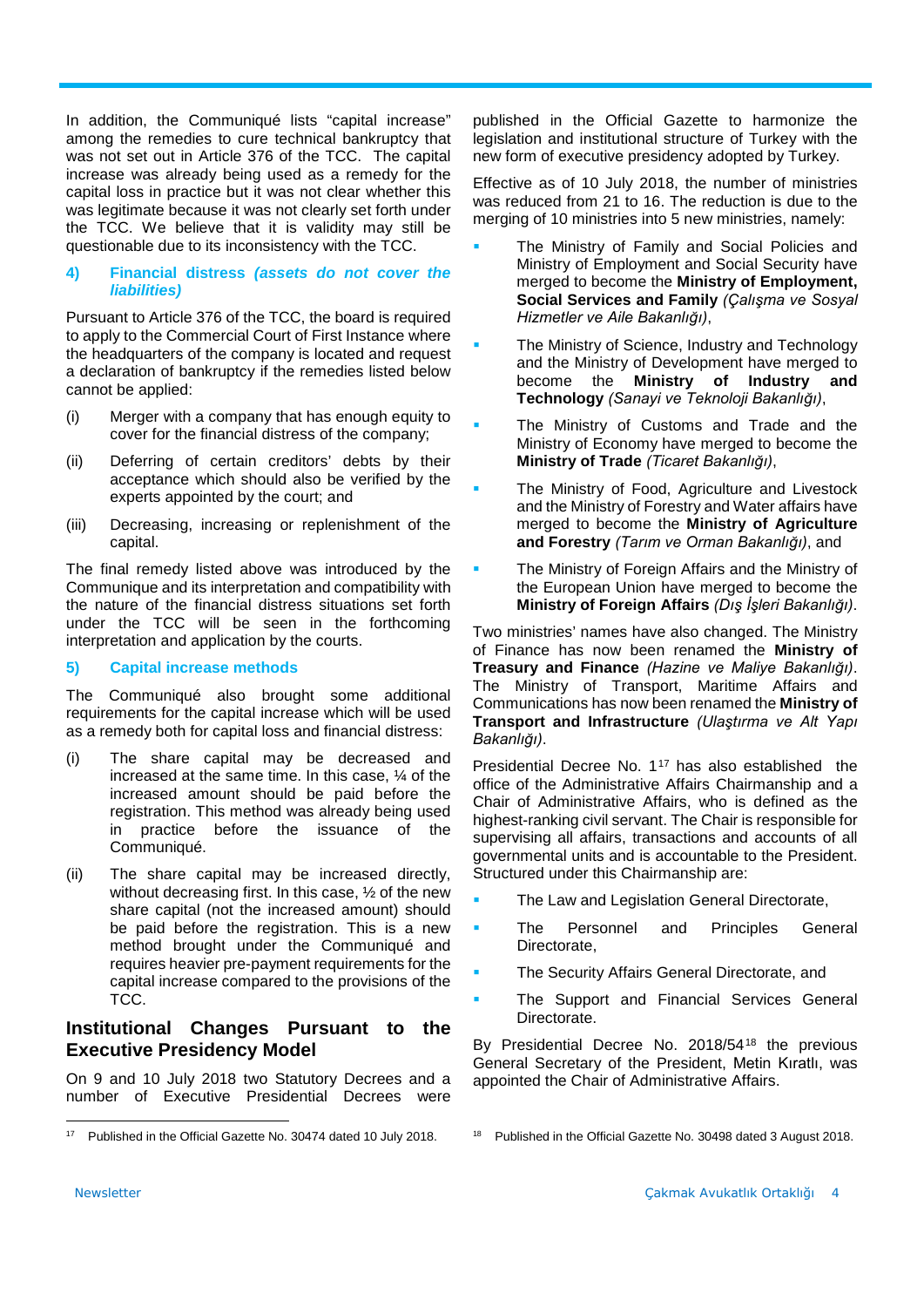With Presidential Decree No. 2, nine new bodies were established to aid the President in developing governmental policies, ranging from science and technology, education, economic policies, security, legal policies, culture, food and health and social policies to local governance.

With Statutory Decree No. 702<sup>[19](#page-4-0)</sup>, the Nuclear Regulatory Authority ("**NRA**"), an independent public authority for nuclear related activities, and a joint stock company under the NRA were established.

With Statutory Decree No. 703<sup>20</sup>,

- The General Directorate of Press and Information,
- The State Personnel Presidency,
- The Justice Academy of Turkey,
- The Undersecretariat of Public Order and Security,
- The Turkish Statistical Institute,
- The Renewable Energy General Directorate, and
- The Institute of Public Administration for Turkey and the Middle East

were abolished. Furthermore, under Statutory Decree No. 703,

- The General Directorate of Petroleum Affairs and the General Directorate of Mining Affairs were merged under the name of the General Directorate of Mining and Petroleum Affairs ("**MAPEG**") and
- TETAŞ, the state entity responsible for the commerce of electricity, merged with EÜAŞ, the state-owned electricity generation company, under the name of EÜAŞ.

Statutory Decree No. 703 abolished the offices of undersecretary and vice-undersecretary and central governors' offices that were tied to the Ministries and affiliated institutions. However, these officers shall continue to perform their duties until the deputy ministers in the Ministries and the chairs in the affiliated institutions are appointed and start working.

Presidential Decree No.  $3<sup>21</sup>$  $3<sup>21</sup>$  $3<sup>21</sup>$  regulates the procedures and principles of appointment of officials to high ranking public offices that have been tied to the President. The Decree specifies two separate lists; offices on the first list will be appointed by the President's decision, while

- <span id="page-4-6"></span><span id="page-4-2"></span><sup>21</sup> Published in the Official Gazette No. 30474 dated 9 July 2018.
- <span id="page-4-7"></span><span id="page-4-3"></span><sup>22</sup> Published in the Official Gazette No. 30479 dated 15 July 2018.

offices on the second list will be subject to the President's approval.

The Presidential Decree No. 4<sup>[22](#page-4-3)</sup> regulates and restructures the institutions previously tied with ministries. The European Union Ministry has now become a division under the Ministry of Foreign Affairs, under the name "European Union Presidency". Along with these changes, Turkish Radio and Television Institution ("**TRT**") has been tied to the Presidency. The Privatization Administration, which was previously tied to the Prime Ministry, has now been restructured to fall under the Treasury. The Presidency of the General Staff and the Commanders-In-Chief of the Armed Forces now falls under the Ministry of National Security. Lastly, the Social Security Institution will no longer be supervised by the Chamber of Accounts.

The Presidential Decree No.  $5^{23}$  $5^{23}$  $5^{23}$  increased the authority of the State Supervisory Council. Aside from judicial bodies, the State Supervisory Council can investigate all state institutions, institutions funded by public capital, foundations, associations, employee associations and unions. It can further oversee all nongovernmental organizations.

Under Presidential Decree No. 9,<sup>[24](#page-4-4)</sup> the President is granted the authority to accede to international treaties, extend their time limit, suspend their application or terminate them.

Presidential Decree No. 10<sup>[25](#page-4-5)</sup> states that regulations, communiqués and draft laws prepared by the ministries along with public institutions and bodies are now required to be in accordance with the past and future Presidential Decrees, the presidential program and the Presidential reform plans, and the Constitution and existing body of law.

Presidential Decree No. 13[26](#page-4-6) established the Strategy and Budget Presidency. This Presidency is tasked with working and coordinating with the Ministry of Treasury and Finance to prepare the working principles' basis and the procedures of all public administrations within the centralized administration.

Presidential Decree No. 14<sup>[27](#page-4-7)</sup> established the Communication Presidency. This Presidency is tasked with arranging activities with the press, organizing how the state is presented, ensuring that the information presented is accurate both in the domestic sphere and abroad, and issuing press identification cards.

- <sup>23</sup> Published in the Official Gazette No. 30479 dated 15 July 2018.
- <sup>24</sup> Published in the Official Gazette No. 30479 dated 15 July 2018.
- <sup>25</sup> Published in the Official Gazette No. 30479 dated 15 July 2018.
- <sup>26</sup> Published in the Official Gazette No. 30488 dated 24 July 2018.
- <sup>27</sup> Published in the Official Gazette No. 30488 dated 24 July 2018.

<span id="page-4-0"></span> $\overline{a}$ <sup>19</sup> Published in the Official Gazette No. 30474 (1<sup>st</sup> Repeating Issue), dated 9 July 2018.

<span id="page-4-5"></span><span id="page-4-4"></span><span id="page-4-1"></span><sup>&</sup>lt;sup>20</sup> Published in the Official Gazette No. 30474 ( $3<sup>rd</sup>$  Repeating Issue), dated 9 July 2018.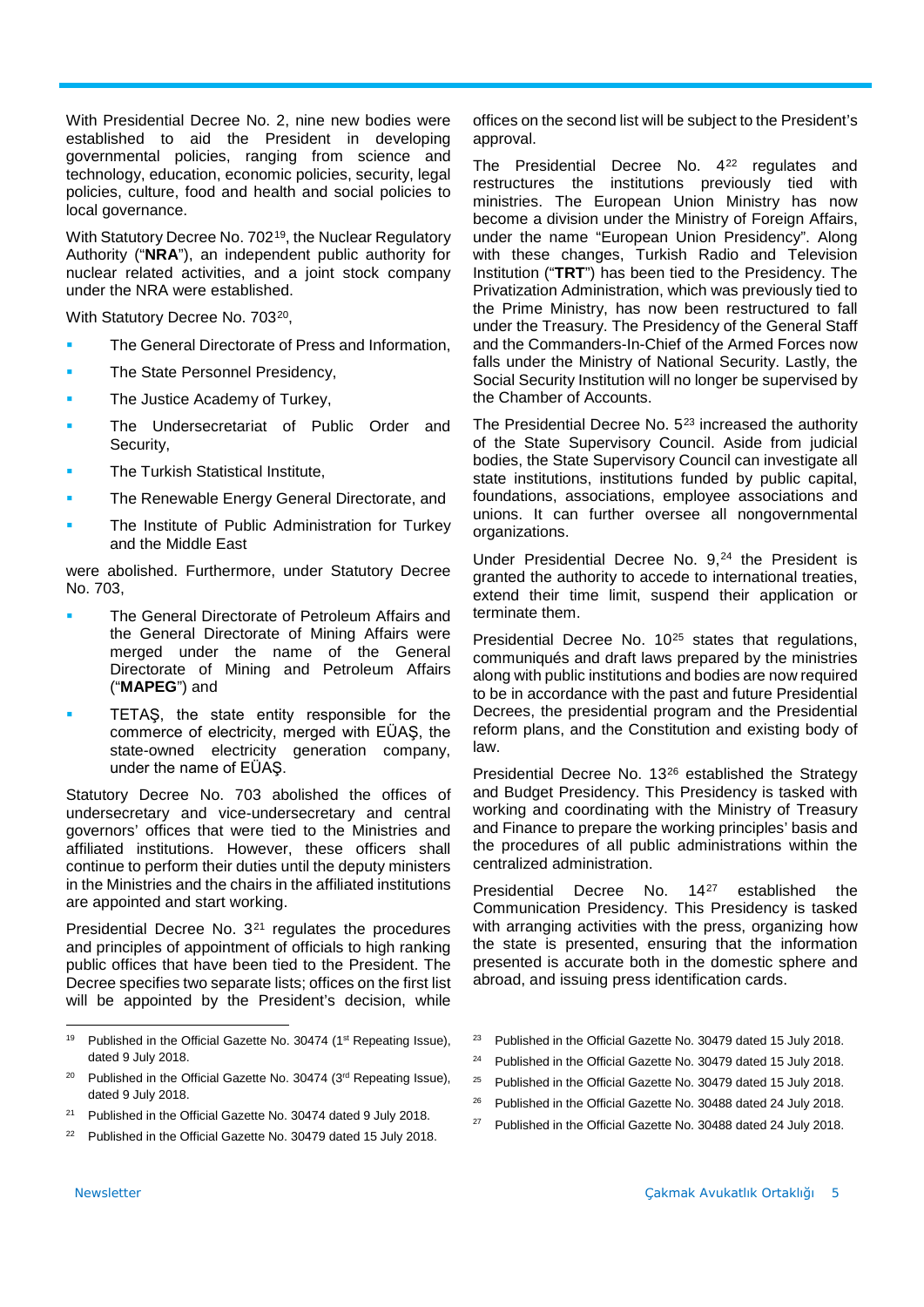Lastly, the President was appointed as the president of the joint stock company tasked with the administration of the Turkish Sovereign Wealth Fund. Furthermore, the President will have the authority to appoint the members of the administration as vice-proxy. The President thus appointed the Minister of the Treasury and Finance, Mr. Berat Albayrak, to this position<sup>[28](#page-5-0)</sup>.

# **New Organizational Structure of the Ministry of Energy and Natural Resources**

With the Statutory Decree No. 703 Amending Certain Laws and Decrees for the Purposes of Compliance with the Amendments to the Constitution (**"Statutory Decree No. 703"**)[29](#page-5-1), Law numbered 3154 on the Organization and Duties of the Ministry of Energy and Natural Resources<sup>[30](#page-5-0)</sup> ("**Law No. 3154**") was repealed. The organization and duties of the Ministry of Energy and Natural Resources ("**MENR**") were reshaped by the Executive Presidential Decree No. 1 published in the Official Gazette dated 10 July 2018 and numbered 30474.

In the light of the foregoing amendments, the organizational structure of MENR was substantially changed. These changes can be summarized as follows:

- □ The General Directorate of Renewable Energy was abolished, and the General Directorate of Energy Affairs took over its duties with respect to renewable energy related matters;
- □ The Department and Board of Transit Petroleum Pipelines was abolished and its duties were transferred to the General Directorate of Foreign Affairs and International Projects;
- $\Box$  The General Directorate of Mining Affairs and the General Directorate of Petroleum Affairs merged as the General Directorate of Mining and Petroleum Affairs ("**GDMPA**"). The merger will be completed following the procedures to be determined by MENR and GDMPA within six months starting from the publication date of the Statutory Decree No. 703;
- $\Box$  The name of the General Directorate of Foreign Affairs and European Union was changed to the General Directorate of Foreign Affairs and International Projects;
- $\Box$  The name of the Directorate of Nuclear Energy Project Implementation Department was changed to the General Directorate of Nuclear Energy;
- □ The Directorate of Affiliated and Related Corporations Department was abolished; and

 $\square$  Two new directorates were established within the central organization: the Directorate of Support Services and the Directorate of Information Technology.

In addition to the new organizational structure of MENR, with the Statutory Decree No. 703, Elektrik Üretim A.Ş. (**"EÜAŞ"**) and Türkiye Elektrik Ticaret ve Taahhüt A.Ş. ("**TETAŞ"**) merged under EÜAŞ. With this merger, EÜAŞ is now the competent body to:

- $\Box$  Carry out the energy purchase and sale agreements concluded within the scope of the existing contracts executed by TETAŞ;
- $\Box$  Perform in the natural gas organized wholesale market, in addition to executing and carrying out bilateral agreements regarding the purchase and sale of electric power and electric power capacity;
- $\Box$  Purchase and sell energy within the scope of electric power exchange, import and export agreements and existing concession and implementation agreements;
- $\Box$  Procure energy from the companies operating national coal-fired power plants in accordance with the principles and procedures, including the amount, period and price, to be determined by MENR, in the event that the required electric power cannot be provided through the existing agreements;
- $\square$  Sell electric power to competent supply companies over the wholesale tariff for its consumers whose tariff is subjected to regulation.

# **Change in the Authority of the High Planning Council in respect of the BOT and PPP Projects**

Pursuant to the recent changes in the legislation, the Ministry of Development was abolished and the High Planning Council ("**HPC**"), which was attached to the Ministry of Development, has become a council to the Strategy and Budget Department of the Turkish Republic Presidency. Presidential Decree No. 2018/3 brought further changes regarding the HPC to be effective as of 2 August 2018 and, among other changes, transferred all of the HPC's authorities and duties under Law No. 3996 Concerning the Realization of Certain Investments and Services through Build-Operate-Transfer Model ("**BOT Law**") and Law No. 6428 Concerning the Construction of Facilities, Renovation of Existing Facilities and Purchasing Service by the Ministry of

<span id="page-5-0"></span><sup>28</sup> Published in the Official Gazette No. 30533 dated 12 September 2018.

<span id="page-5-1"></span><sup>&</sup>lt;sup>29</sup> Published in the  $3<sup>rd</sup>$  repeating Official Gazette dated 9 July 2018 and numbered 30473.

Published in the Official Gazette dated 19 February 1985 and numbered 3154.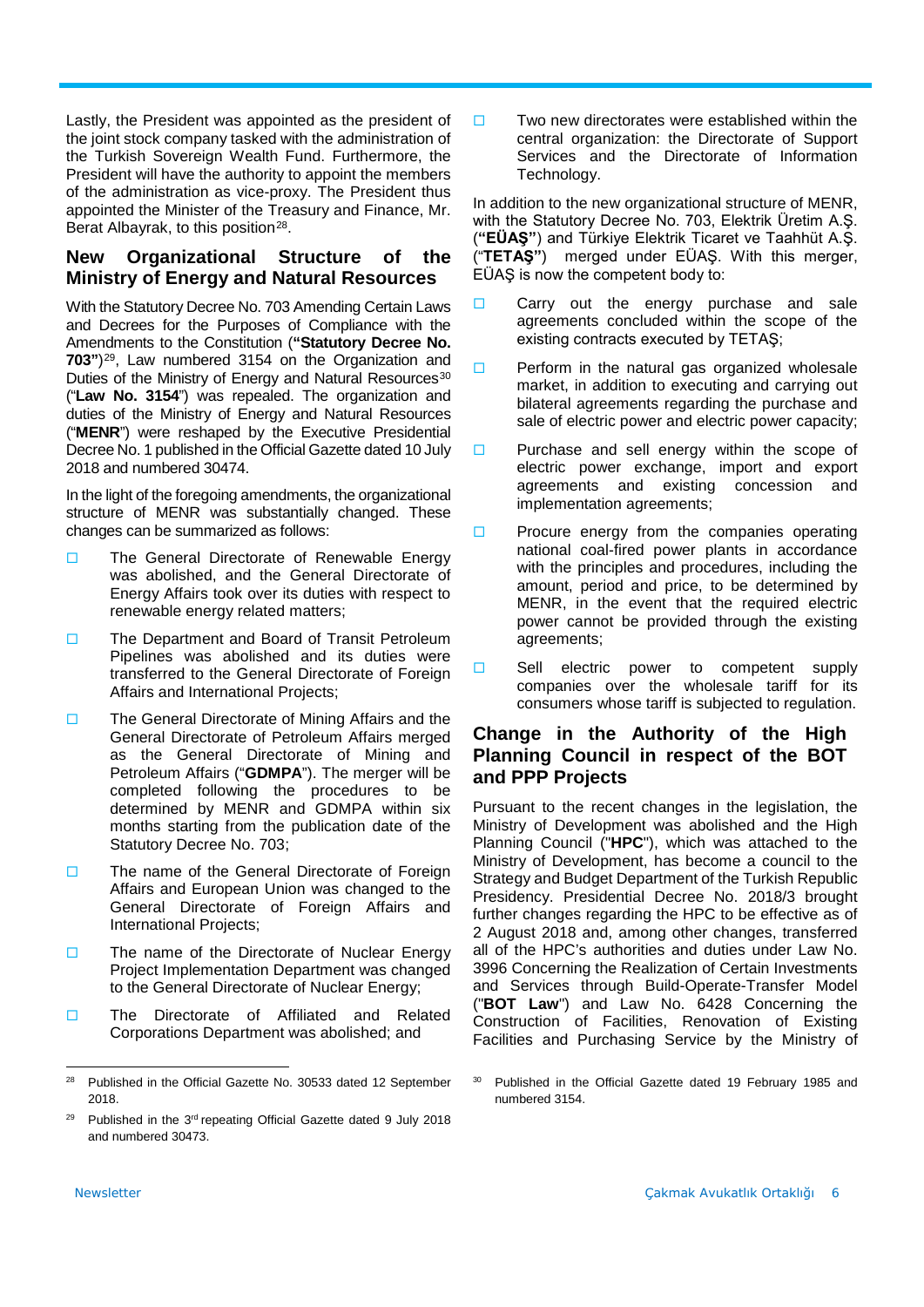Health by Public Private Partnership Model ("**Health PPP Law**") to the President of Turkey.

In light of the transfer of authority brought by Presidential Decree No. 2018/3, from now on, the President of Turkey, instead of the HPC, shall be entitled to provide the required approvals and authorizations to the relevant administrations for the projects to be realized under the BOT Law.

Concerning the Health PPP Law, Presidential Decree No. 703 brought a one-time exception for the existing projects to empower the President of the Republic of Turkey to approve variations exceeding the limits under the relevant project documents. Other than this, all procedures applicable to variations and authorization of the relevant governmental authorities which were followed by the HPC remain the same. Since all of the authorities of the HPC under the Health PPP Law were transferred to the President by the Presidential Decree No. 2018/3, now the President of the Republic of Turkey shall follow the same procedure and rules for the variations and other projects-related approvals.

# **Electricity Market Consumer Services Regulation**

The new Electricity Market Consumer Services Regulation ("**New Regulation**") was published in the Official Gazette No. 30436 dated 30 May 2018 and replaced the Electricity Market Consumer Services Regulation that was published on 8 May 2014.

The New Regulation introduced a new consumer<br>category of "eligible consumers having low category of "eligible consumers having low consumption", which is defined as the eligible consumers with less than 100,000 kWh of annual electricity consumption, and provided certain protections for this new category. There is no major change brought by the New Regulation concerning the retail agreements of the non-eligible consumers and bilateral agreements of the eligible consumers not having low consumption.

The major new protections regarding the eligible consumers having low consumption are summarized in the table below. These consumers will also benefit from all protections provided by the consumer protection legislation<sup>[31](#page-6-0)</sup> if they consume the electricity for their own needs, i.e., the consumption is not related to commercial purposes.

|    | No. Subject                              | New Protections for the<br><b>Eligible Consumers Having</b><br><b>Low Consumption</b>                                                                                                                                                                                                                                                                                                                                                                                                                                                                                                                                                                                                                                                                                                                                                                                                                                                          |
|----|------------------------------------------|------------------------------------------------------------------------------------------------------------------------------------------------------------------------------------------------------------------------------------------------------------------------------------------------------------------------------------------------------------------------------------------------------------------------------------------------------------------------------------------------------------------------------------------------------------------------------------------------------------------------------------------------------------------------------------------------------------------------------------------------------------------------------------------------------------------------------------------------------------------------------------------------------------------------------------------------|
| 1. | Term                                     | Term can be fixed or indefinite<br>but the fixed term is limited to 3<br>years. If it is more than 3 years,<br>will be accepted as<br>it<br>an<br>indefinite term.                                                                                                                                                                                                                                                                                                                                                                                                                                                                                                                                                                                                                                                                                                                                                                             |
| 2. | <b>Renewal</b>                           | Explicit consent of<br>the<br>is required for<br>consumer<br>and provisions<br>renewal,<br>regarding automatic renewal<br>cannot be agreed in<br>the<br>agreement. Suppliers<br>are<br>required to inform<br>the<br>whose bilateral<br>consumers<br>agreements with fixed terms<br>are to be ended, at least 60<br>days before the end date.                                                                                                                                                                                                                                                                                                                                                                                                                                                                                                                                                                                                   |
| 3. | <b>Procedural</b><br><b>Requirements</b> | The agreements shall<br>be<br>signed (including the renewal)<br>with wet-ink signature<br>or<br>electronic signature and a true<br>copy of the original shall be<br>delivered to the consumer on<br>the signing date. The copy can<br>be delivered on paper or<br>though permanent<br>data<br>storages. There is no definition<br>of permanent data storage<br>under the New Regulation, but<br>we believe that it includes e-<br>mail and short message.<br>The suppliers must inform the<br>consumers in accordance with<br>the forms attached to the New<br>Regulation (attachments 1 and<br>2) before the signing of the<br>agreement and must receive a<br>confirmation<br>from<br>the<br>consumers in that regard.<br>The<br>agreement can<br>be<br>terminated by telephone,<br>$e-$<br>mail or in written form, save for<br>the requirements under Article<br>18 of the Turkish Commercial<br>Code, which only applies to<br>merchants. |

<span id="page-6-0"></span> $\overline{a}$ <sup>31</sup> Consumer Protection Law No. 6502 published in the Official Gazette No. 28835 dated 28 November 2013 and relevant secondary legislation.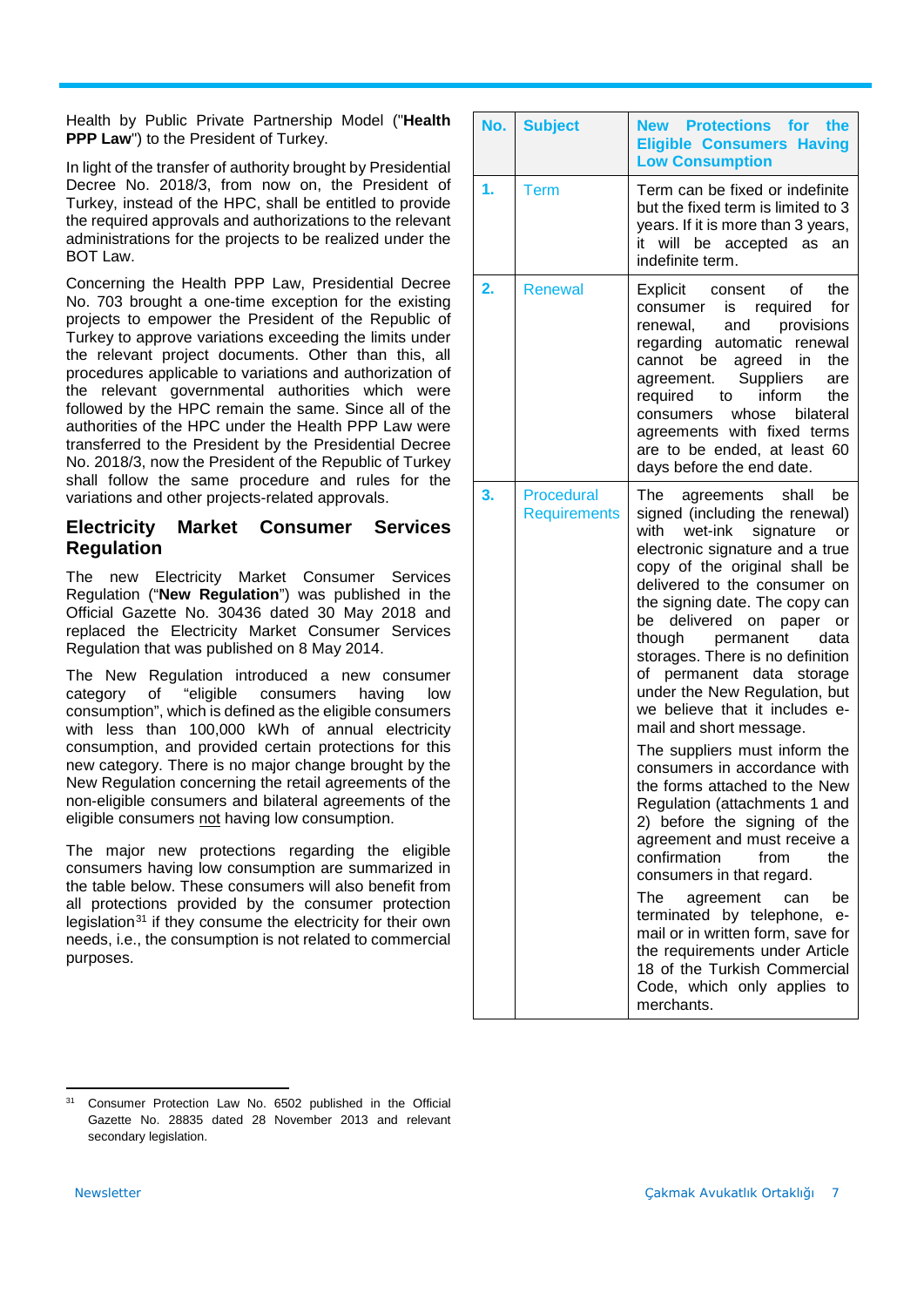|    | No. Subject                          | New Protections for the<br><b>Eligible Consumers Having</b><br><b>Low Consumption</b>                                                                                                                                                                                                                                                                                                                                                                                                                                                                          |
|----|--------------------------------------|----------------------------------------------------------------------------------------------------------------------------------------------------------------------------------------------------------------------------------------------------------------------------------------------------------------------------------------------------------------------------------------------------------------------------------------------------------------------------------------------------------------------------------------------------------------|
| 4. | Invoice                              | Must<br>be<br>sent<br>to<br>those<br>consumers at least 10 days<br>before the payment date.                                                                                                                                                                                                                                                                                                                                                                                                                                                                    |
| 5. | Amendment                            | Explicit consent is required.<br>The suppliers are required to<br>communicate their amendment<br>proposals to the consumers at<br>least 15 days before the date<br>such amendments are planned<br>to take effect.                                                                                                                                                                                                                                                                                                                                              |
| 6. | <b>Termination</b>                   | Consumer's right to terminate:<br>Justified reason is not required<br>for (i) the contracts with fixed<br>term only during their first 14<br>days (following conclusion or<br>renewal), and (ii) the contracts<br>with indefinite term.<br>Supplier's right to terminate:<br>Justified reason is required<br>regardless of the term of the<br>contract.                                                                                                                                                                                                        |
| 7. | <b>Termination</b><br><b>Penalty</b> | termination<br>by<br>For<br>the<br>consumer: Penalty can apply<br>only for termination by the<br>consumer after the first 14 days<br>of the fixed term contracts. The<br>amount of the penalty cannot<br>be more than 10% of the total<br>amount calculated multiplying<br>the total electricity consumed in<br>the last 12 months by the<br>applicable fee at the end of the<br>termination date.<br>For termination by the supplier:<br>The same amount of penalty<br>shall be paid by the Supplier in<br>case of termination without a<br>justified reason. |

# **Nuclear Regulatory Authority**

The Nuclear Regulatory Authority ("**NRA**") was established as an independent regulatory authority for nuclear energy related activities by the Statutory Decree No. 702 Concerning the Organization and Duties of the Nuclear Regulatory Authority and Amendment of Certain Laws ("Decree")<sup>32</sup>. The Decree became effective on 9 July 2018.

Prior to the Decree, in Turkey, the Turkish Atomic Energy Institution ("**TAEK**") was empowered with the supervisory and regulatory authorities in the nuclear energy sector under the Law No. 5710 Concerning the Construction and Operation of Nuclear Power Plants and the Sale of the Energy Generated from Nuclear Power Plants<sup>[33](#page-7-1)</sup> ("Nuclear Energy Law"). The Decree does not abolish TAEK or repeal the Turkish Atomic Energy Institution Law No. 2690[34](#page-7-0) ("**TAEK Law**"). However, the authorities of TAEK concerning nuclear energy are now limited to the disposal of radioactive wastes and the preparation of a draft National Radioactive Waste Management Plan that must be submitted to the Ministry of Energy and Natural Resources ("**MENR**") every 5 years starting from 2020. TAEK will also continue to perform its activities under the TAEK Law, other than those covered by the Decree as the authorities of NRA. The Decree provides that all plants, equipment, materials and activities regarding nuclear energy and ionizing radiation are within the scope of the Decree.

Accordingly, all protocols, agreements, undertakings, contracts, rights, receivables, debts, lawsuits and execution proceedings of TAEK concerning safety, security and nuclear assurance related regulatory and supervisory activities will be transferred to the NRA without the requirement of an additional transaction as of the publication date of the regulation regarding the organization of the NRA. The NRA will decide which duties of TAEK given under the international agreements will be transferred to the NRA. The NRA will also use those assets of TAEK to be decided with a separate protocol.

## **1) Structure of the NRA**

The Decree provides that the NRA shall be composed of a board and a presidency:

- The board will be the decision making organ of the NRA. The first members of the board shall be appointed within two months following the effective date of the Decree, which is 9 July 2018. The board shall hold its first meeting within two weeks following the appointment of its members. The board shall consist of five members. The authority to appoint the board members is granted to the President of Turkey.
- The organizational structure and procedures to be followed regarding the appointment of the presidents and vice presidents of the presidency of the NRA, as well as the duties and authorities
- <sup>34</sup> Published in the Official Gazette No. 26707 dated 21 November 2007.

<span id="page-7-0"></span> $32$ <sup>32</sup> Published in the Official Gazette No. 30473 dated 9 July 2018.

<span id="page-7-1"></span><sup>33</sup> Published in the Official Gazette No. 26707 dated 21 November 2007.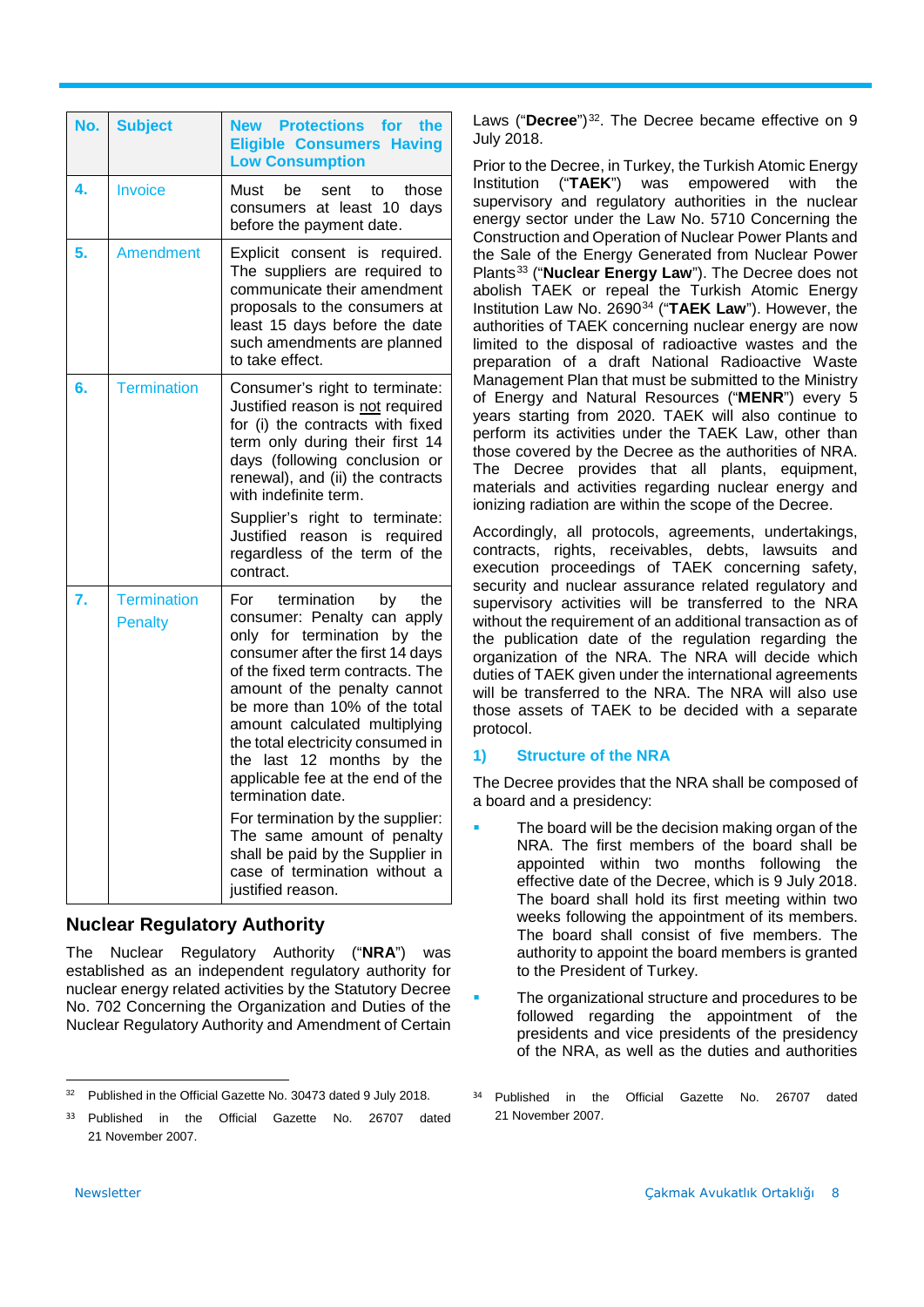of the presidency, shall be provided under a regulation to be issued by the President of Turkey.

The activities, matters and areas to be regulated by the NRA and the duties and authorities of the NRA will be determined by the President of Turkey. In addition, the NRA shall be associated with the Ministry that will be determined by the President of Turkey. Although there is no determination of the President on this issue yet, the Decree itself refers to MENR in the definition section of the "Ministry"; thus, it can be assumed that the NRA will be associated with MENR.

## **2) Licensing Requirement**

Pursuant to Article 4 of the Decree, an authorization must be obtained from the NRA to perform the activities falling within the scope of the Decree. Article 4 further provides that the NRA may determine the activities for which no authorization is required but for which a notification would be sufficient. It also provides that the issues that are subject to an authorization certificate or approval by the NRA and the activities that require a permit and/or license to be obtained from the NRA will be determined by the President of Turkey.

The Decree does not specify the timetable and the administrative procedure to be followed by the NRA during the licensing process. It provides that certain fees shall be paid to obtain the licenses; however, no further detail is provided by the Decree in this regard. On the other hand, it provides that the NRA shall determine considerations and address these issues in a regulation within one year following the Decree's effective date of 9 July 2018.

# **3) Strict Liability**

The Decree provides for strict liability and explicitly repeats the same rule set forth in the Paris Convention on Third Party Liability in the Field of Nuclear Energy ("**Paris Convention**") by stating that the authorized operator shall be responsible concerning the nuclear activities. Taking the respective safety and security measures, complying with the legislation, and fulfilling due obligations do not reduce the liability of the authorized person. It is also clearly stated that the NRA shall have no liability just because of its control and authority over the authorized person.

# **4) NÜTED**

The Decree provides that a company under the trade name of NÜTED Nükleer Teknik Destek Anonim Şirketi ("**NÜTED**") shall be established to provide services required by the NRA in implementing its duties under the Decree such as support, analysis, consultancy, auditing, training and certification. NÜTED will start to operate after its registration with the relevant Trade Registry. The Decree does not provide any specific time period for such registration.

Article 13/6 of the Decree provides that, save for the duties and authorities of the NRA, the President of Turkey shall be authorized to adopt required regulations regarding the principles and procedures to be followed for the activities of NÜTED and the establishment of a corporation or acquiring shares of the existing companies in Turkey or abroad.

Furthermore, the Decree provides that the initial capital of NÜTED shall be one million Turkish Lira, to be paid by the Treasury. At least 51% of the shares of NÜTED shall be owned by the NRA.

## **5) Transition Period**

- *Authorization Power:* Pursuant to Temporary Article 3 of the Decree, TAEK will continue to have its authorization power until the first meeting of the NRA Board, which shall take place within two weeks following the appointment of the NRA board members. As mentioned above in item 1, the NRA's board members will be appointed within 2 months following the Decree's effective date of 9 July 2018.
- *Existing authorizations and applications:* The Decree provides that the NRA may enact<br>additional requirements for the existing requirements for the existing authorization, approval or consent holders. In such a case, the NRA may grant a period of up to three years to the relevant party to fulfill the additional requirements. This principle also applies to the applications that are pending at the time TAEK's authorization power expires following the first meeting of the board. In this regard, all records and documents concerning TAEK's safety, security and nuclear assurance related regulatory and supervisory activities will be transferred to the NRA without the further requirement of an additional transaction as of the publication date of the regulation regarding the NRA's organization.
- *Existing activities:* Concerning the activities that require an authorization from the NRA under the Decree but which started to be performed prior to 9 July 2018 (without being subject to any such authorization requirement), the parties must apply to obtain the required authorization under the Decree within one year following 9 July 2018.
- *References to TAEK under the legislation:* All references made to the TAEK Law under the legislation shall be deemed to be made to the Decree and all references to TAEK under the legislation shall be deemed to be made to the NRA concerning the nuclear energy and ionizing radiation.
- *Secondary legislation:* The existing secondary regulations shall continue to be implemented until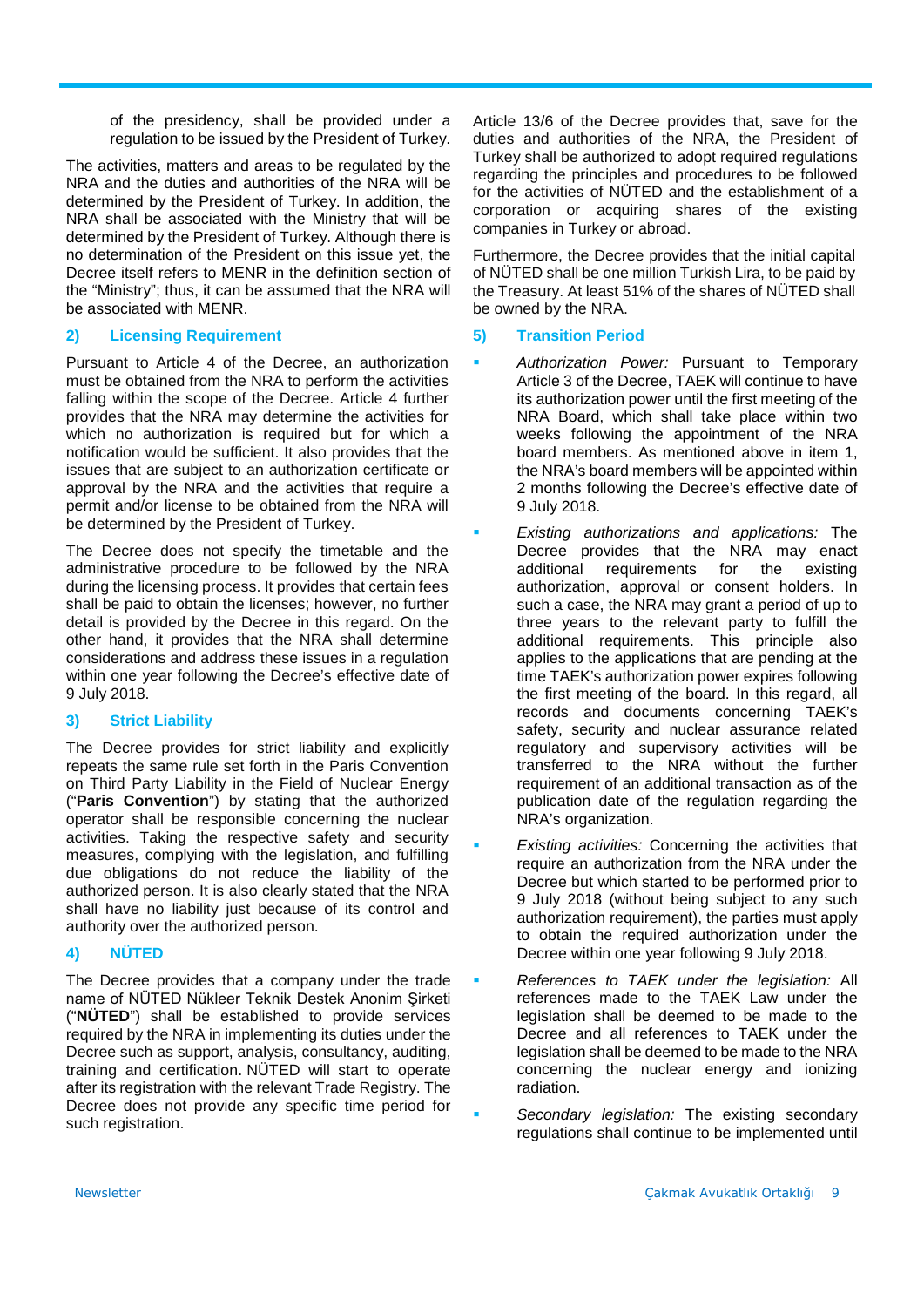the issuance of regulations in accordance with the Decree.

# **Articles**

# **A New Actor in Project Financing: Project Bonds**

# **I. WHAT ARE PROJECT BONDS?**

Project finance was dominated by commercial bank loans until the 1990s, when project bonds emerged as an alternative source for the financing of large infrastructure projects. Now, even though bank loans remain as the main instrument in project finance, project bonds providing access to capital markets in financing of larger projects (either in part or in full) started to offer strong competition. Thus, project bonds seem to be gaining in prominence despite the fluctuations in the number of projects funded by the project bond market.

Project bonds are capital market debt instruments that are issued for project-based funding. Originally, they were mostly issued to re-finance existing bank loans because of the investors' hesitation to shoulder the construction risk. However, with an accurate rating and well-organized transaction structure, project bonds have been successfully used for the financing of projects in full.

Nowadays, project bonds are used as a financing tool in various fields, with the most common ones being infrastructure, energy, mining, transportation and publicprivate partnership ("**PPP**") projects.

## **II. PROJECT BONDS vs. COMMERCIAL BANK LOANS**

The banks' liquidity, capacity and their risk appetite were greatly reduced following the credit crisis in 2008 and, consequently, the Basel III rules coming into force in 2013. The Basel III rules were enacted in response to the credit crisis, and thus provide stricter requirements for equity, capital and liquidity ratios on banks, especially for long-term lending. In such an environment, alternative lenders and investors obtained a bigger role in the project finance market, such as insurance companies, pension funds and infrastructure debt funds.

These new investors prefer long-dated stable returns with almost no construction risk and project bonds offer both even though some exposure to construction risk is inevitable. The above-mentioned market conditions and the general characteristics of project bonds resulted in a dramatic increase of project bond issuances in the 2000s.

The advantages of project bonds compared to traditional bank loans are as follows:

# *1) Fixed Pricing*

Project bonds are fixed rate instruments, which enable the issuers to lock their financing cost for the entire term of the financing[35.](#page-9-0) Therefore, the ambiguity in respect of the financing costs is eliminated.

In contrast, bank loans provide fluctuating interest rates and (almost always) require a pre-payment mechanism which causes uncertainties in financing costs.

# *2) Long Tenors*

The investor base in project bonds prefers projects that have long tenors (more than 20 years) due to their preference for long-term and stable investment opportunities which will also yield profitable returns. Thus, long-term off-take contracts and power purchase agreements are especially favorable for funding with project bonds.

# *3) Diverse Sources of Financing*

Due to a lack of geographical borders and thanks to a deep investor base, projects are able to attract several investors from different fields, resulting in an increase in the projects' credibility.

## *4) Lighter Covenants and Guarantees*

Project bonds require lighter covenant and guarantee packages compared to conventional loan financing where banks usually request stricter securities such as parent company guarantees. Additionally, the covenants in project bond financing tend to be occurrence-based rather than maintenance-based, and thus offer a more manageable financing for sponsors.

# *5) Flexible Amortization*

Project bonds provide extensive grace periods with the possibility of offering unpaid periods along with flexible amortization options. The flexible amortization system also enables structuring lump payments on the maturity date.

## *6) Rapid Execution*

A typical project bond can be issued in 8 to 10 weeks. This timeframe will be sufficient even for the projects where several credit ratings are required.

Notwithstanding the above, there are also several concerns among investors with regards to the financing of projects from the capital markets:

> Requirement of a high credit rating from a credible credit rating agency

<span id="page-9-0"></span><sup>35</sup> <sup>35</sup> Credit Agriculture Securities, *Project Bond Focus, Issue 2: Project Bond 20,* 2016, p. 2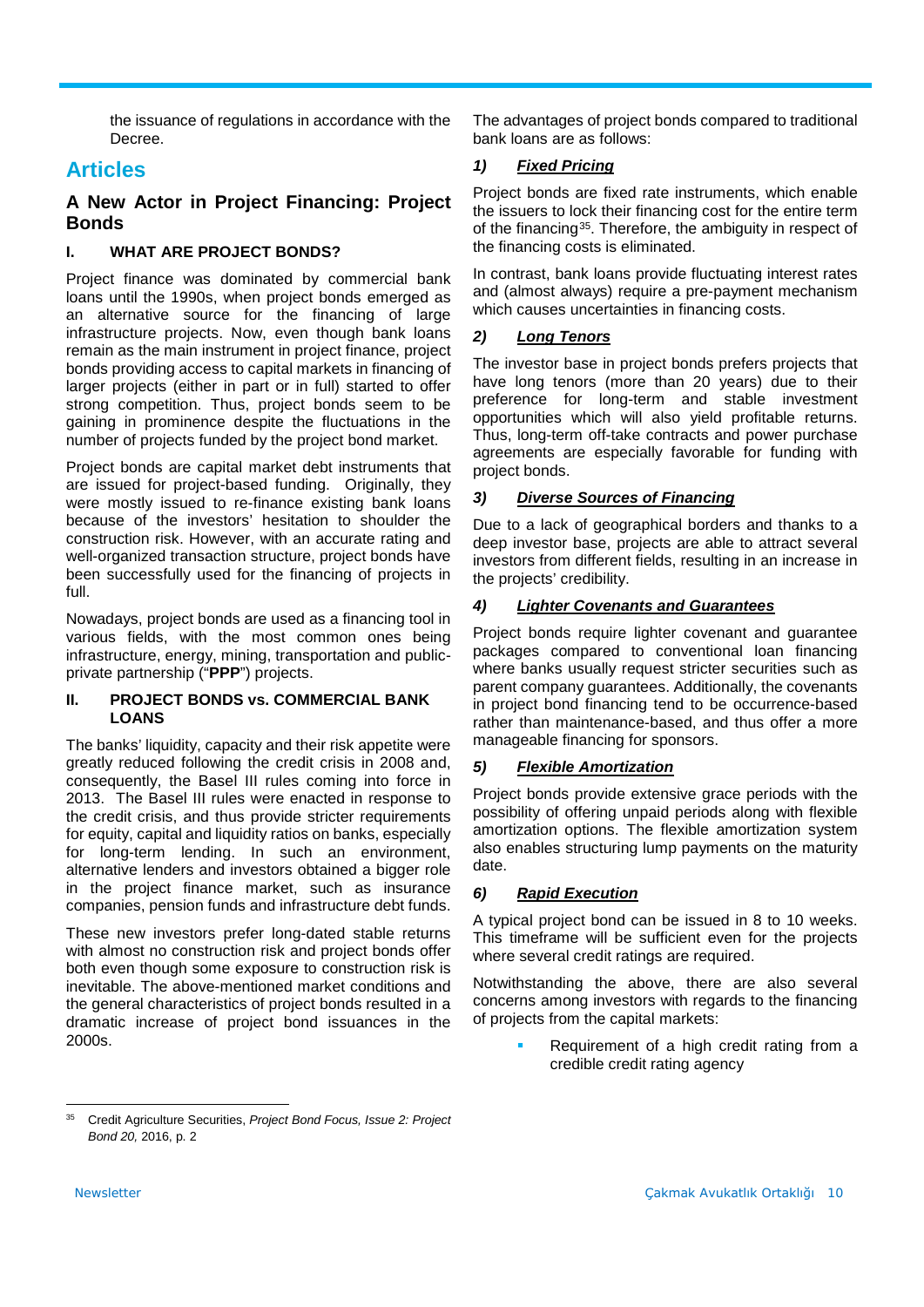- **Uncertainties in the capital markets**
- Requirement to obtain approval from the bond holders for amendments to be made
- Negative carry addressed below in further detail

## **III. NEGATIVE CARRY**

Negative carry, meaning the cost of holding a security being higher than the returns of such security, has always been a concern for the bond issuers. It arises from receiving a cash flow upon the issuance of the project bond while the capital expenditures are incurred over the construction period of a longer term<sup>[36](#page-10-0)</sup>.

Despite it being a concurring argument an acknowledged concern with respect to bonds, there are alternatives being proposed for reducing the risk of negative carry:

- (i) The first solution is to structure a delayed draw mechanism to enable funds to be accessible overtime with multiple, need-based draws.
- (ii) Another suggestion for bond issuers is to combine a commercial bank loan with a project bond enabling delayed draws. The cash flow generated from issuance of the project bond can be used for the construction stage and the drawdown periods of the bank loan can be planned to begin after all the proceeds derived from the bond are used.

## **IV. PROJECT BOND ISSUANCE**

The issuance stage of the project bonds is the most important and time-consuming phase of project bond financing. The issuance usually takes between 8 to 10 weeks and can be divided in three phases:

## *1) First Phase: Due Diligence*

The due diligence procedure starts with the appointment of legal and technical counsel and other independent consultants and the selection of the rating agency. The main contracts of the project are typically negotiated and drafted during this period.

In practice, it usually takes between two to three weeks to complete this phase.

# *2) Drafting and Rating Process*

The funding structure of the project will be established during this phase. The financial strategy, financing plans, term sheets and other documents concerning the funding structure will be prepared. Then the project will be presented to the credit rating agencies, who will conduct a separate investigation to determine the final rating of the project.

This phase usually takes between four to five weeks.

## *3) Marketing and Closing*

Finally, the roadshow, pre-marketing and marketing procedures will start after the rating process is completed. A separate evaluation will be carried out to determine the ideal window for the market entry, following which the transaction will be announced to the market.

This phase may vary between two to three weeks, depending on the size of the project and other factors.

## **V. THE EUROPE 2020 PROJECT BOND INITIATIVE**

The Project Bond Initiative was launched in 2012 by the European Commission and European Investment Bank ("**EIB**") to promote the financing of strategic infrastructure projects in Europe from the capital markets. The initiative particularly aims to attract institutional investors such as pension funds and insurance companies. Therefore, the goals of the initiative actually coincide with the European Union's 2020 objectives to obtain €2 trillion investment in sectors such as transport, energy, communication systems and technology.

Under this initiative, EIB provides projects with instruments for enhancing the credit rating of projects either in the form of a subordinated loan in addition to the bond financing or a guarantee for the senior debt service payment obligations to make the respective projects more attractive to institutional investors.

# **VI. GREEN BONDS**

Green bonds are project bonds that are used to finance environmentally friendly (*green*) projects initiated by Climate Bonds Initiative, which is a non-profit international organization founded to establish a credible standard for green bonds and to promote the green bonds market globally. These bonds are usually issued in fields such as renewable energy, clean transportation, sustainable water and waste management.

Green bonds are usually more attractive to companies because they increase the credit reputation of the issuers and enable companies to reach investors who fund only green projects. From the investors' stance, green bonds promote green projects and create a diversity of projects for the investors to choose from.

In the near future, green bonds are expected to become an important instrument in project financing.

## **VII. PROJECT BOND PRACTICE IN TURKEY**

There is no definitive data source for the project bond market in Turkey. However, a health PPP Project, the Elazığ Şehir Hastanesi PPP Project, was recently financed with a green bond, which was the first in Turkey

l

<span id="page-10-0"></span><sup>36</sup> İbid, p. 2.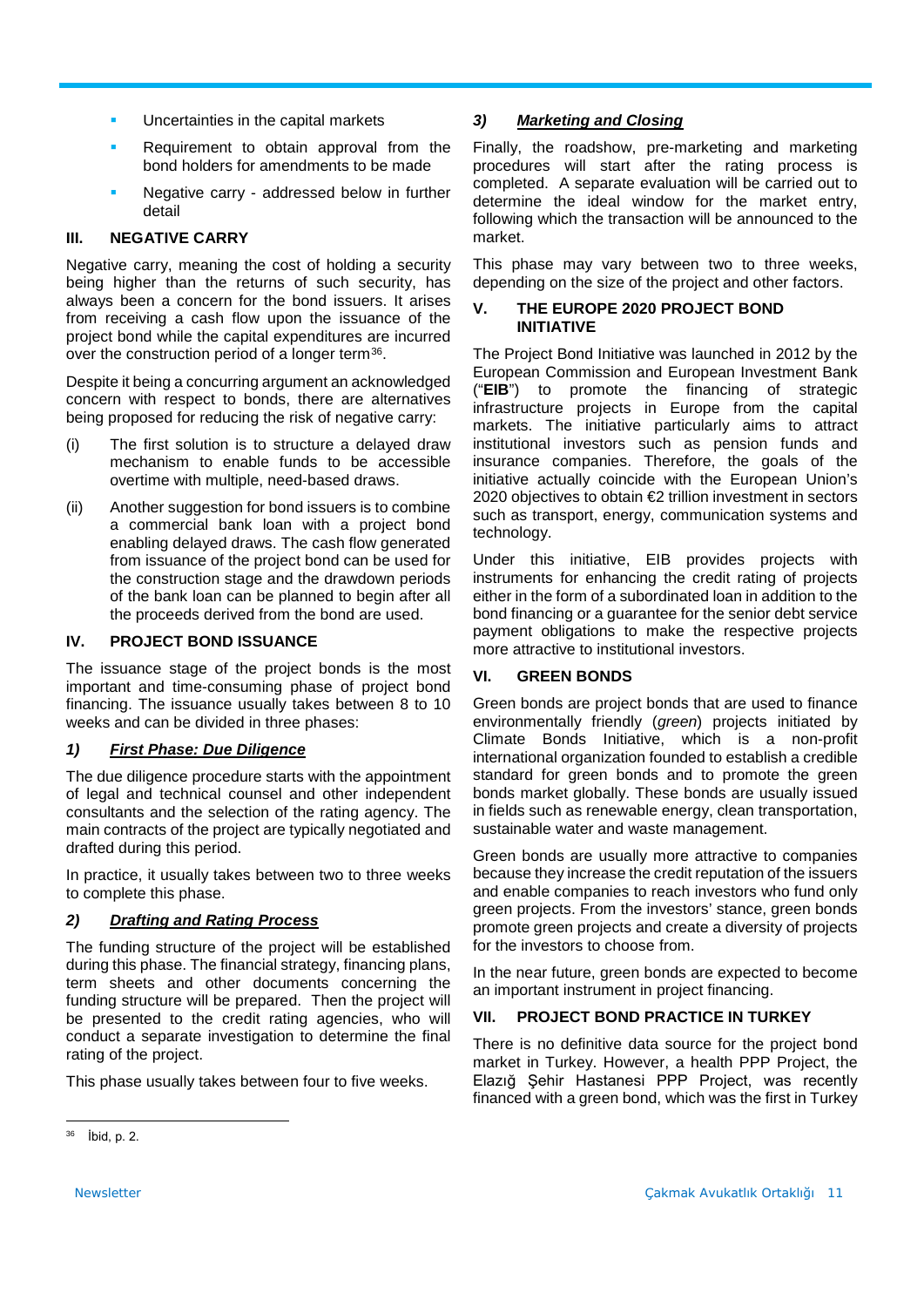to be issued entirely to foreign investors. This issuance is expected to be a pioneer in the project bond market in Turkey.

# **Recent YEKA Projects**

In October and November, the Ministry of Energy and Natural Resources ("**MENR**") announced new tenders wind and solar projects based on the renewable energy resource area model:

- **New Solar Power Projects:** On 5 October 2018, MENR announced tenders<sup>[37](#page-11-0)</sup> for three solar power projects with a total of 1,000 MWe in Şanlıurfa-Viranşehir (500 MWe), Hatay-Erzin (200 MWe) and Niğde-Bor (300 MWe) regions. The bidders will submit a one-year performance bond in the amounts of USD 3 million, USD 1.5 million and USD 2 million, and the winning bidders will submit a ten-year performance bond in the amounts of USD 15 million, USD 8 million and USD 12 million for each of the projects respectively. The ceiling price for the projects is set as USD 6.50 cent/kWh. The purchase quarantee for the winning bidders will be available for 15 years commencing from the signing of the project agreements. The application deadline for the tenders is 31 January 2019[38.](#page-11-1)
- **New Wind Power Projects:** On 7 November 2018, MENR announced tenders $39$  for four wind power projects in Balıkesir, Çanakkale, Aydın and Muğla regions, each with a capacity of 250 MWe. The bidders will submit a one-year performance bond in the amount of USD 2.5 million for each of the projects. The winning bidders will then submit a ten-year performance bond in the amount of USD 12.5 million for each of the projects. The ceiling price for the projects is set as USD 5.5 cent/kWh. The purchase guarantee for the winning bidders will be available for 15 years commencing from the signing of the project agreements.

# **Natural Gas Organized Wholesale Market is Now in Operation**

The Natural Gas Organized Wholesale Market ("**Market**") became operational as of 1 September 2018. The main features of the market are as follows:

 $\square$  Prior to the Market's establishment, the natural gas market players could trade pipeline gas only by way of long-term supply agreements or spot trading under the "Transmission Network

Operation Principles" of BOTAŞ, the state-owned natural gas utility ("**Network Code**"). Under this structure, the spot trade could not be conducted through a formal market but rather an over-thecounter market where the parties conclude agreements by way of e-mails, or even by telephone. The Market complements the bilateral agreements between market participants. The Market also enables the market participants to remedy their imbalances.

- $\Box$  The legal framework of the Market is mainly set out under the Natural Gas Organized Wholesale Market Regulation<sup>[40](#page-11-3)</sup> and the Energy Market Regulatory Authority's ("**EMRA**") Market Operation Principles and Procedures for Natural Gas Organized Wholesale Market<sup>41</sup>.
- $\Box$  The Market is operated by Enerji Piyasaları İşletme Anonim Şirketi ("**EPİAŞ**") through an electronic platform called the "continuous trading platform" ("**CTP**"). EPİAŞ is also responsible for financial settlement activities.
- $\square$  Wholesale, import, and export license holders can transact in the CTP as market participants. Although eligible consumers and local distribution companies do not have direct access to the spot market, they can access it through wholesalers. In addition to the additional instruments it holds under the Network Code, BOTAŞ can also transact in the CTP as the "additional balancing unit".
- $\Box$  The main contractual framework for the market participants are as follows: (i) transportation<br>agreement with BOTAŞ; (ii) participation agreement with BOTAŞ; agreement with EPİAŞ; and (iii) participation agreement with Takasbank, the central settlement bank.
- $\Box$  EPİAŞ will carry out settlement activities through Takasbank. Takasbank is also responsible for the management of securities posted by the market participants.
- $\Box$  Under the market delivery agreement between EPİAŞ and BOTAŞ, EPİAŞ communicates the trading orders to BOTAŞ, and BOTAŞ transports the deliveries pursuant to the Network Code through either physical or virtual delivery points on the basis of its standard transportation and delivery agreements with the market participants.

<span id="page-11-3"></span><span id="page-11-0"></span>l Published in the Official Gazette No. 30556, dated 5 October 2018.

<span id="page-11-4"></span><span id="page-11-1"></span><sup>&</sup>lt;sup>38</sup> Pleas[e click here](http://www.cakmak.av.tr/articles/Power/610081677.pdf) to see our Client Alert for further details.

<span id="page-11-2"></span><sup>39</sup> Published in the Official Gazette No. 30588, dated 7 November 2018.

<sup>40</sup> Published in the Official Gazette No. 30024 dated 31 March 2017.

<sup>41</sup> Published in the Official Gazette No. 30189, dated 23 September 2017.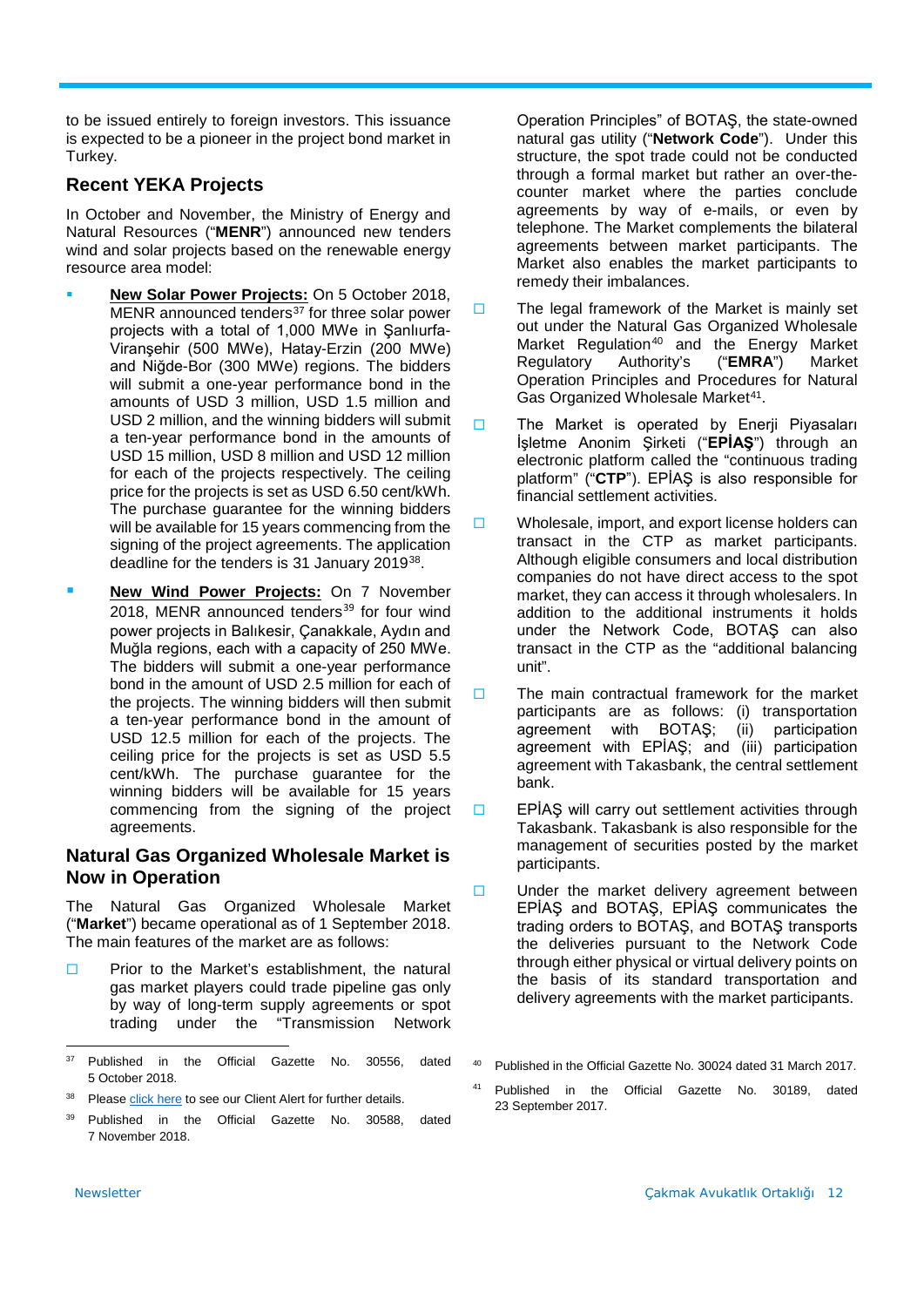$\Box$  The natural gas must be priced and third-party access must be facilitated on an objective, transparent, and non-discriminatory basis. EPİAŞ publishes reference prices every day. The reference prices are calculated based on the weighted average of transaction values in the relevant day.

The offers to be placed in the CTP must be multiples of TL 0.25. According to EMRA's decision No. 8030-2[42,](#page-12-0) the minimum offer is currently 0 TL/1000 Sm3 and the maximum offer is 2000 TL / 1000 Sm3.

# **Health Public Private Partnership ("PPP") Projects in the Pipeline**

The tender bids were received for the PPP projects of Aydın City Hospital (800 bed capacity), Antalya City Hospital (1,000 bed capacity), Diyarbakır Kayapınar Hospital (750 bed capacity), Ordu City Hospital (900 bed capacity), Samsun City Hospital (900 bed capacity), Denizli City Hospital (1000 bed capacity) and Trabzon City Hospital (1000 bed capacity). The dutch auction dates will be announced as the next step.

The prequalification applications for İstanbul Sancaktepe City Hospital (4200 bed capacity) will be received on 11 December 2018.

# **Canal Istanbul**

The Presidential Decree on the Organization of Communication Directorate, published in the Official Gazette on July 24, 2018, included a new regulatory arrangement paving ground for the Canal Istanbul Project to be realized by Infrastructure Investments General Directorate (AYGM) on the Build-Operate-Transfer ("**BOT**") model.

- $\Box$  The Ministry of Transportation and Infrastructure was assigned with the duties of realizing the Canal Istanbul and similar waterway projects with the BOT model. In this regard, the Ministry will realize the projects by tendering the works to companies with the BOT model in the event that these projects necessitate advanced technologies or significant financial resources.
- $\Box$  With the amendments introduced to the Law on Investments and Services to be Realized by BOT Model<sup>[43](#page-12-0)</sup> on 26 July 2018, the scope of this law now covers: "the Canal Istanbul and similar other facilities connecting seas, lakes and rivers so as to serve as waterway for cruising ships, logistic activity areas, rail transportation systems and facilities and areas to meet the maintenance,

repair, operation and maneuvering, accommodation requirements."

 $\Box$  Considering the sheer size of waterway projects, such as the Canal Istanbul, the BOT model was chosen by the government to employ the private sector's ability to raise significant financing and use advanced technology.

# **Conferences & Events**

- The 11<sup>th</sup> Annual McGill University/PEOPIL Conference on International Aviation Law was held on 20 October 2018 in Dublin. Our partner Serap Zuvin spoke on the "Challenges of Aircraft Lease & Finance".
- The 2018 International Bar Association Annual Conference was held on 7-12 October 2018 in Rome. Our partner Serap Zuvin attended.
- The Istanbul Arbitration Centre Leading Arbitrators' Lecture on the Presentation of Evidence in International Arbitration: Witnesses & Expert Witnesses was held on 2 November 2018 in Ankara.
- □ The 11<sup>th</sup> Energy is Future ("EIF") International Energy Congress and Exposition was held on 8-9 November 2018 at the Congresium meeting hall in Ankara.
- The 2018 Public-Private Partnership Healthcare Summit 2018 was held on 13-14 November 2018 at the Shangri-La Bosphorus in Istanbul. More information is available at http://www.ppphealth.com.
- The Fifth International Conference for a Euro-Mediterranean Community of International Arbitration will be held on 19-20 November 2018 in Madrid. Our counsel Courtney Kirkman-Gücük will attend.
- $\Box$  The 3<sup>rd</sup> International Conference and Exhibition on Occupational Health and Safety in Mines: Road Map of Safe Mining will be held on 1-4 December 2018 at the Hilton Convention Center in Istanbul. More information is available at http://www.tmdconference.org/en/.
- $\Box$  The ENIPE 11<sup>th</sup> Energy Efficient Products Fair will be held on 10-12 January 2019 at the Istanbul Exposition Center (İstanbul Fuar Merkezi). More information is available at http://www.enipe.org/en/homepage.

<span id="page-12-0"></span> $\overline{a}$ <sup>42</sup> Published in the Official Gazette No. 30526, dated 5 September 2018. 43 Published in the Official Gazette No. 21959, dated 13 June 1994.